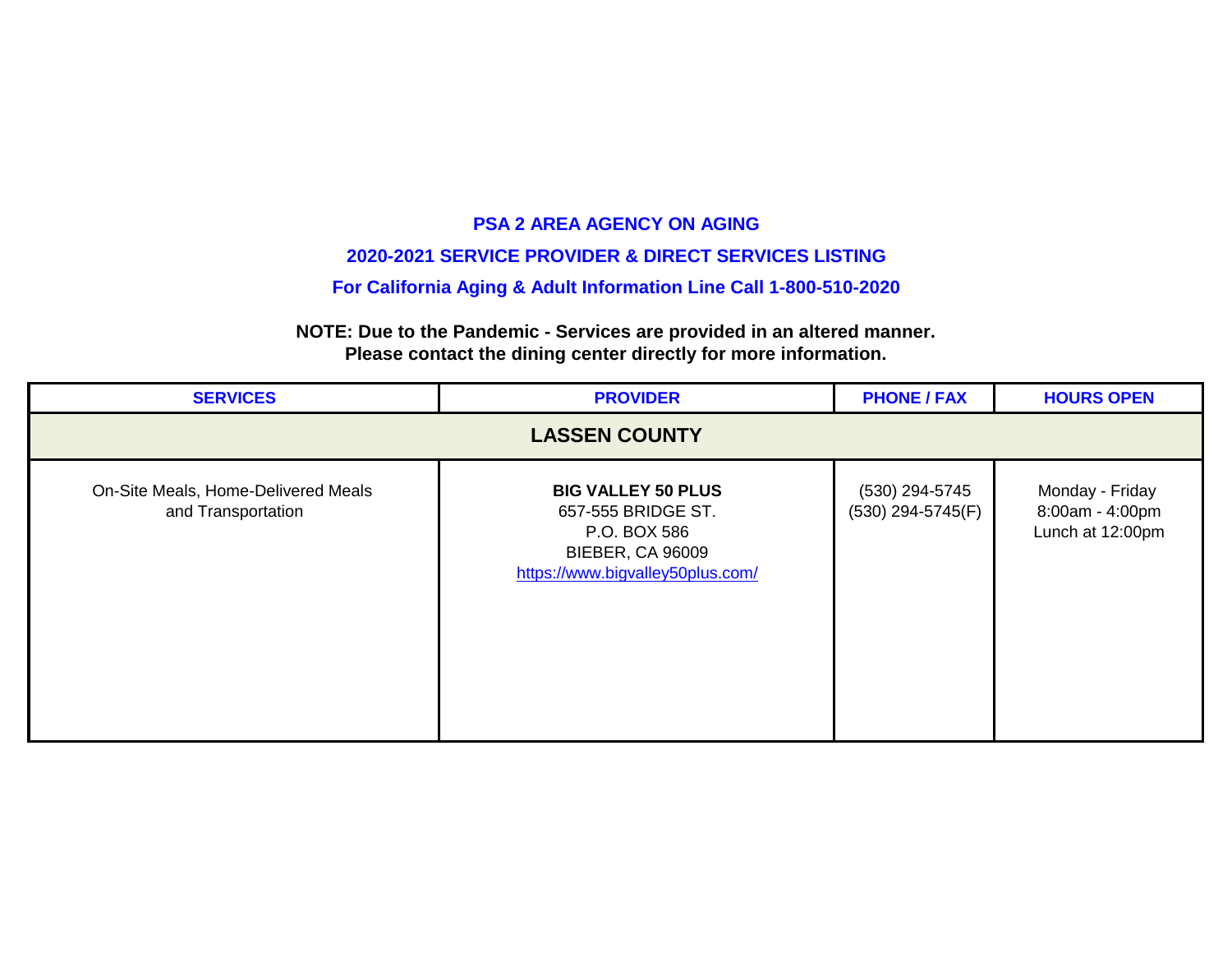# **PSA 2 AREA AGENCY ON AGING 2020-2021 SERVICE PROVIDER & DIRECT SERVICES LISTING For California Aging & Adult Information Line Call 1-800-510-2020**

| <b>SERVICES</b>                                            | <b>PROVIDER</b>                                                                                                                  | <b>PHONE / FAX</b>                       | <b>HOURS OPEN</b>                                                         |
|------------------------------------------------------------|----------------------------------------------------------------------------------------------------------------------------------|------------------------------------------|---------------------------------------------------------------------------|
| <b>MODOC COUNTY</b>                                        |                                                                                                                                  |                                          |                                                                           |
| On-Site meals, Home Delivered Meals,<br>and Transportation | T.E.A.C.H, Inc.<br>906 W. 4TH STREET<br>ALTURAS, CA 96101<br>http://www.teachinc.org<br><b>Satellites</b><br>See Siskiyou County | $(530)$ 233-5556<br>$(530)$ 233-4744 (F) | Tuesday, Thursday<br>and Friday<br>$9:15am - 2:15pm$<br>Lunch and 12:00pm |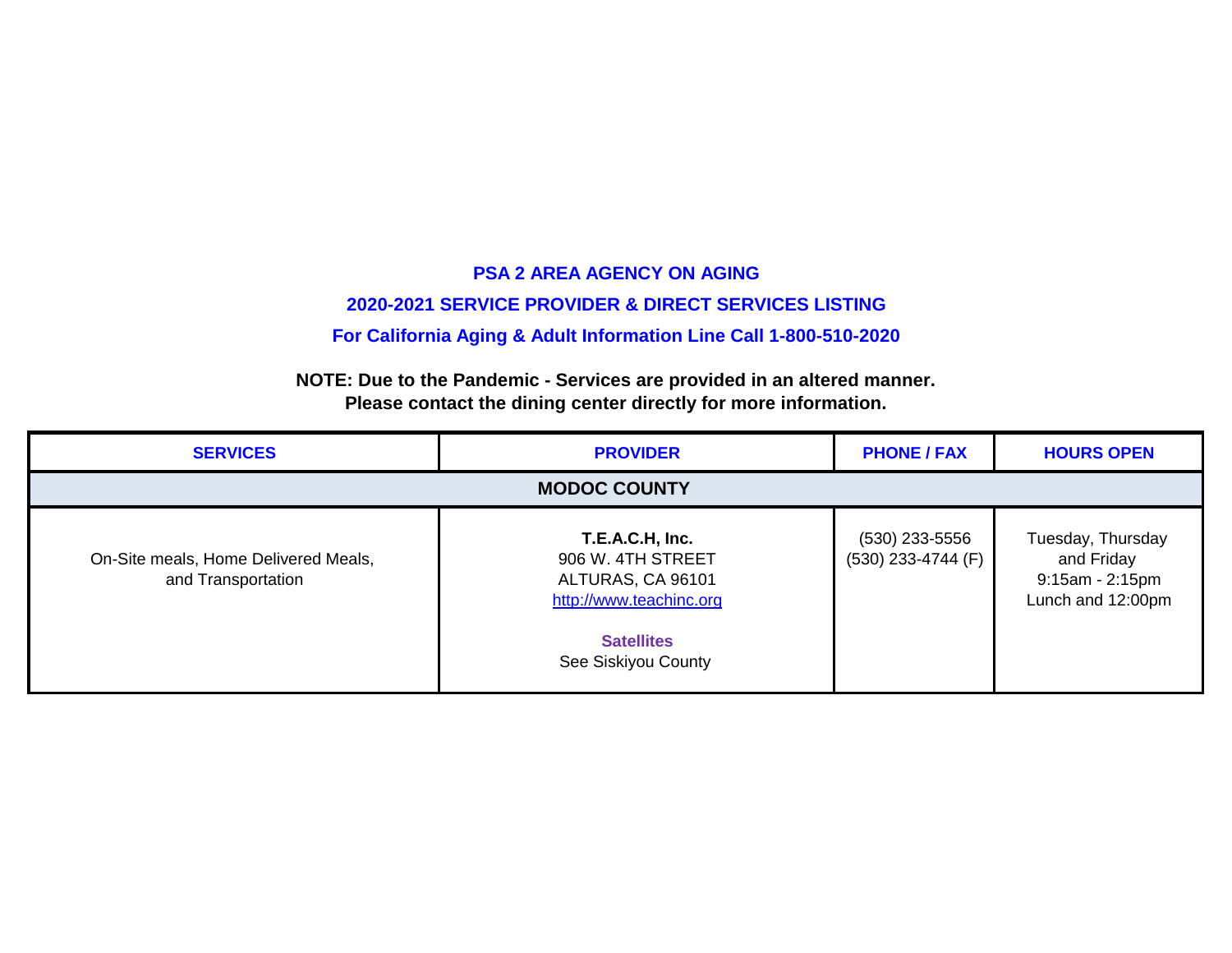# **2020-2021 SERVICE PROVIDER & DIRECT SERVICES LISTING**

## **For California Aging & Adult Information Line Call 1-800-510-2020**

| <b>SERVICES</b>                                                                       | <b>PROVIDER</b>                                                                                                     | <b>PHONE / FAX</b>                                     | <b>HOURS OPEN</b>                                      |
|---------------------------------------------------------------------------------------|---------------------------------------------------------------------------------------------------------------------|--------------------------------------------------------|--------------------------------------------------------|
| <b>SHASTA COUNTY</b>                                                                  |                                                                                                                     |                                                        |                                                        |
| Senior<br>Information & Assistance                                                    | <b>DIGNITY HEALTH CONNECTED LIVING</b><br><b>200 MERCY OAKS DRIVE</b><br>REDDING, CA 96003<br>www.dignityhealth.org | (530) 223-6034<br>800-400-6446<br>$(530)$ 223-0658 (F) | Monday - Friday<br>8:00am - 5:00pm                     |
| On-Site Meals, Home-Delivered Meals,<br>and Transportation<br><b>Health Promotion</b> | <b>Connected Living</b><br>100 MERCY OAKS DRIVE<br>REDDING, CA 96003                                                | (530) 226-3060<br>(530) 226-3084 (F)                   | Monday - Friday<br>7:30am - 4:00pm<br>Lunch at 11:30am |
| On-Site Meals                                                                         | <b>Satellites</b><br><b>Anderson Center</b><br>2081 Frontier Trail<br>Anderson, CA 96007                            | $(530)$ 365-3254                                       | Monday - Friday<br>9:00am -1:00pm<br>Lunch at 11:30    |
| On-Site Meals, Home-Delivered Meals                                                   | <b>Burney Center</b><br>37477 Main St.<br><b>Burney, CA 96013</b>                                                   | $(530)$ 335-4979                                       | Monday - Friday<br>7:00am - 2:30pm<br>Lunch at 12:00pm |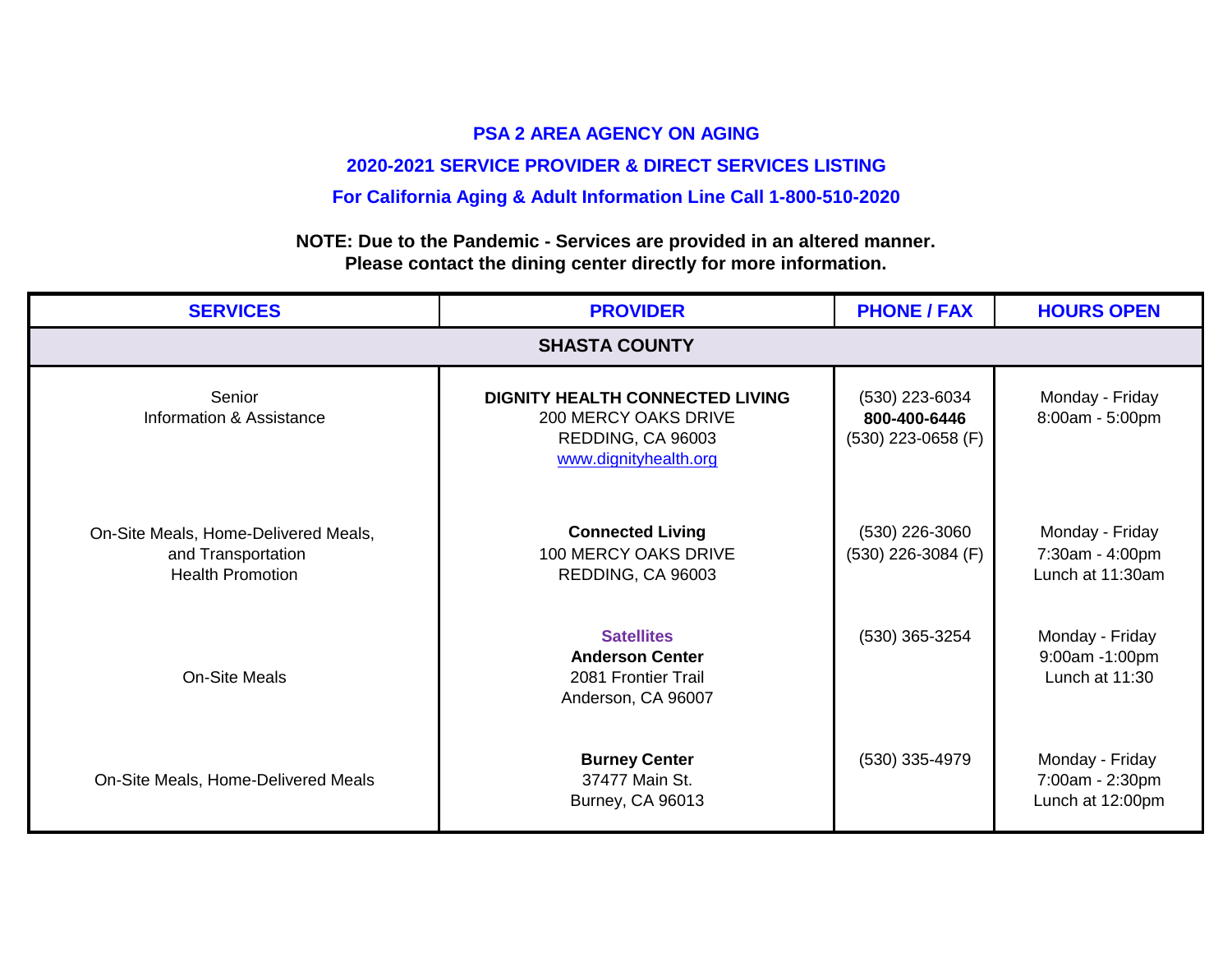#### **2020-2021 SERVICE PROVIDER & DIRECT SERVICES LISTING**

#### **For California Aging & Adult Information Line Call 1-800-510-2020**

| <b>SERVICES</b>                                                                                | <b>Providers</b>                                                                                                 | <b>PHONE / FAX</b>                                     | <b>HOURS OPEN</b>                                        |
|------------------------------------------------------------------------------------------------|------------------------------------------------------------------------------------------------------------------|--------------------------------------------------------|----------------------------------------------------------|
| <b>SISKIYOU COUNTY</b>                                                                         |                                                                                                                  |                                                        |                                                          |
| On-Site Meals, Home Delivered Meals                                                            | <b>KARUK TRIBE</b><br>HAPPY CAMP SR. NUTRITION<br>PO Box 1016 / 64101 SECOND AVE.<br>HAPPY CAMP, CA 96039-1016   | (530) 496-1600<br>ext 2026<br>(530) 493-2342(F)        | Monday - Friday<br>8:30am - 3:00pm<br>Lunch at 12:00pm   |
|                                                                                                | <b>MADRONE HOSPICE, INC.</b><br>255 COLLIER CIRCLE<br><b>YREKA, CA 96097</b><br>www.madronehospice.org           | (530) 842-3160                                         |                                                          |
| On-Site Meals, Home Delivered Meals<br>and Transportation<br>Family Caregiver Support Programs | <b>Madrone Senior Services</b><br>810 N. OREGON STREET<br><b>YREKA, CA 96097</b>                                 | (530) 841-2365<br>(530) 841-2339 (F)                   | Monday - Friday<br>8:00pm - 4:30pm<br>Lunch at 12:30pm   |
|                                                                                                | <b>Great Northern Services, Inc.</b><br>310 Boles St.<br>Weed, Ca 96094<br>https://www.gnservices.org/           | (530) 938-4115                                         |                                                          |
| On-Site Meals, Home Delivered Meals,<br>and Transportation                                     | SISKIYOU SR. NUTRITION PRGM<br>PO BOX 314<br>1315 NIXON RD.<br>MT. SHASTA, CA 96067-0314                         | (530) 926-4611<br>(530) 926-5981 (F)<br>(530) 859-0294 | Tuesday- Friday<br>9:00am - 5:00pm<br>Lunch at 11:45pm   |
| On-Site Meals                                                                                  | <b>Satellite</b><br><b>Dunsmuir Community Center</b><br>4841 Dunsmuir Ave.<br>Dunsmuir, CA 96025                 | (530) 235-4313<br>(530) 926-2494                       | Wednesday only<br>11:00am -1:00pm<br>Lunch at 12:00pm    |
| On-Site Meals,<br><b>Home-Delivered Meals</b>                                                  | T.E.A.C.H., Inc<br><b>Satellite</b><br><b>Tulelake Site</b><br>800 Main St<br>P.O. Box 790<br>Tulelake, CA 96134 | (530) 667-2147<br>(530) 667-2772 (F)                   | Tuesday - Thursday<br>$10:00 - 2:00$<br>Lunch at 11:30am |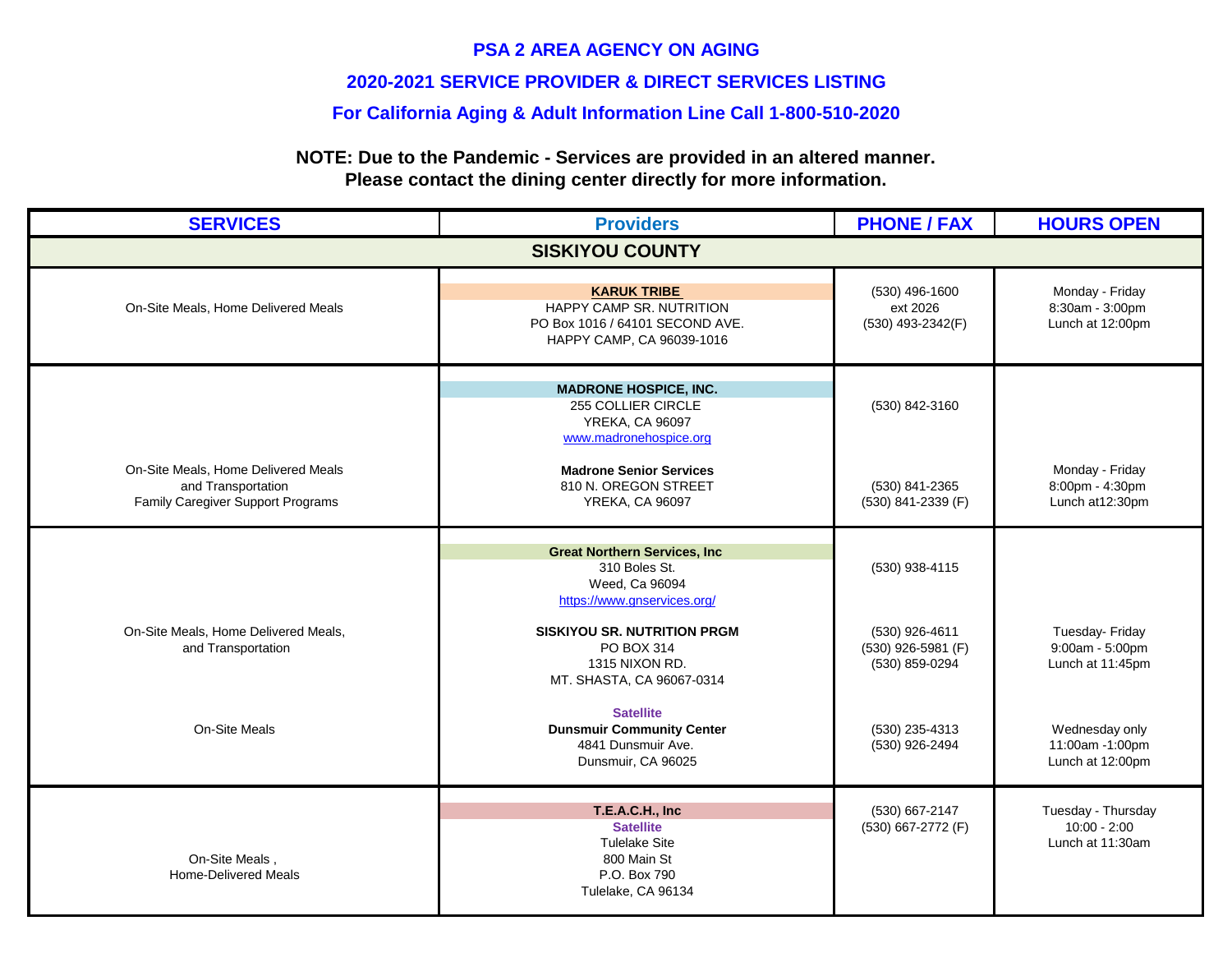#### **2020-2021 SERVICE PROVIDER & DIRECT SERVICES LISTING**

**For California Aging & Adult Information Line Call 1-800-510-2020**

| <b>SERVICES</b>                                            | <b>PROVIDER</b>                                                                                                           | <b>PHONE / FAX</b>                     | <b>HOURS OPEN</b>                                        |
|------------------------------------------------------------|---------------------------------------------------------------------------------------------------------------------------|----------------------------------------|----------------------------------------------------------|
| <b>TRINITY COUNTY</b>                                      |                                                                                                                           |                                        |                                                          |
| On-Site Meals, Home Delivered Meals,<br>and Transportation | <b>Roderick Senior Center</b><br>P.O. BOX 723<br>HAYFORK, CA 96041-0723<br>https://www.facebook.com/RoderickSeniorCenter/ | (530) 628-4692<br>$(530)$ 628-4606 (F) | Tuesday - Friday<br>10:00am - 2:00pm<br>Lunch at 12:20pm |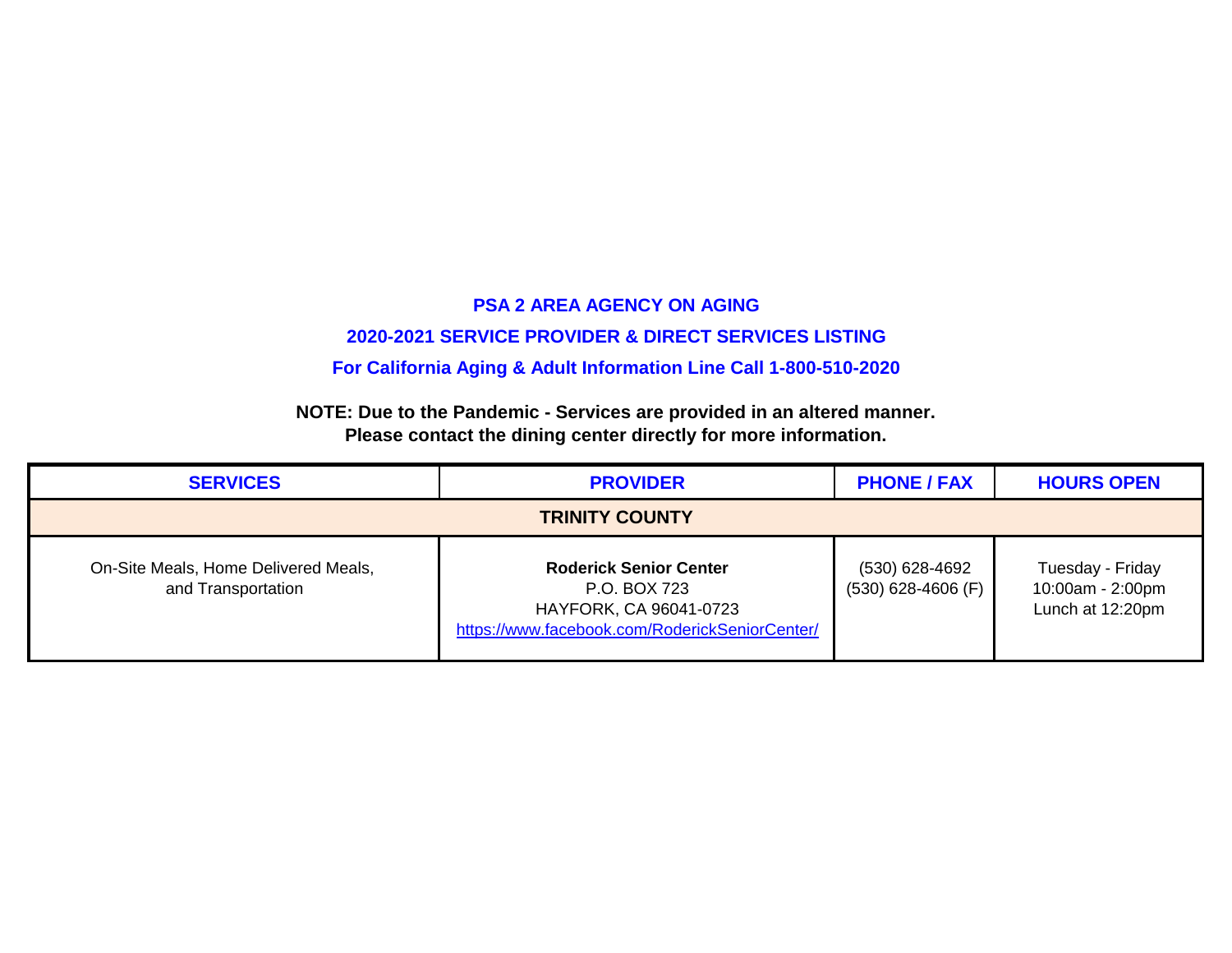# **PSA 2 AREA AGENCY ON AGING 2020-2021 SERVICE PROVIDER & DIRECT SERVICES LISTING For California Aging & Adult Information Line Call 1-800-510-2020**

| <b>SERVICES</b>                                                             | <b>PROVIDER</b>                                                                                                                                  | <b>PHONE / FAX</b>                                      | <b>HOURS OPEN</b>                  |  |
|-----------------------------------------------------------------------------|--------------------------------------------------------------------------------------------------------------------------------------------------|---------------------------------------------------------|------------------------------------|--|
|                                                                             | <b>LASSEN, MODOC, SISKIYOU &amp; TRINITY COUNTIES</b>                                                                                            |                                                         |                                    |  |
| <b>Health Promotion</b>                                                     | The Center for Healthy Communities<br>(CHC) at CSU, Chico<br>25 Main Street, Suite 203,<br>Chico, CA 95928-5388<br>https://www.csuchico.edu/chc/ | 530-898-5323                                            | Monday - Friday<br>8:00am - 5:00pm |  |
| Senior Information and Assistance<br>Lassen, Modoc, Siskiyou<br>and Trinity | PSA 2 Area Agency on Aging<br>208 West Center St./P.O. Box 1400<br>Yreka, CA 96097                                                               | (530) 842-1687<br>800-510-2020<br>$(530)$ 842-4804(fax) | Monday - Friday<br>9:00am - 4:00pm |  |